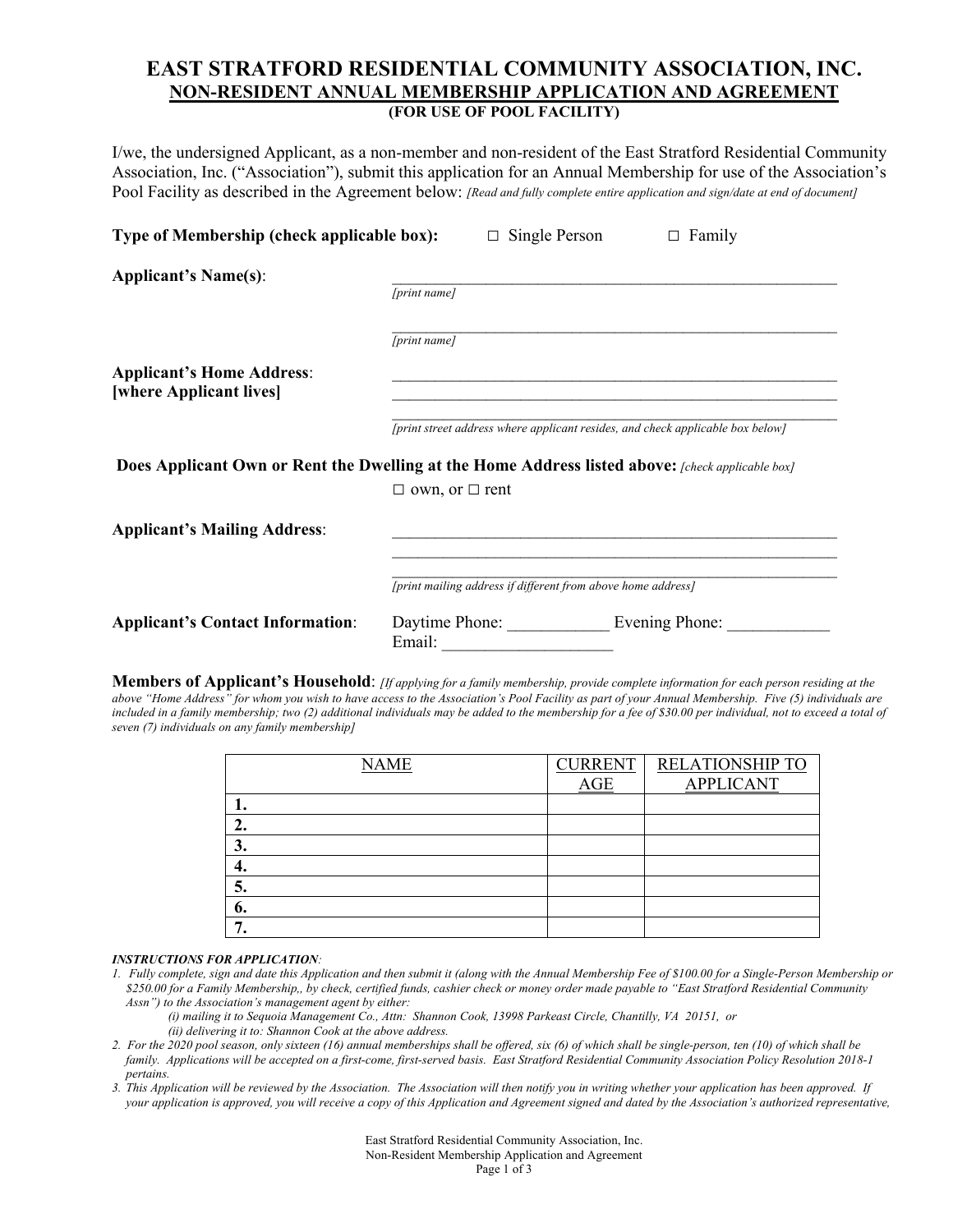*and instructions on obtaining the required facility pass. Once your application is approved by the Association, your membership fee is non-refundable. Until your Application is approved in writing and you receive your facility pass from the Association, you have no right to access or use the Association's Pool Facility. If the application is rejected, you will be notified in writing and your membership fee will be returned to you by mail.*

*4. This Application may be rejected if: (i) it is incomplete, not signed, or not dated by the Applicant, (ii) it was not submitted with the required membership fee, (iii) information in the Application is inaccurate, or (iv), the Association's records reflect that the Applicant, or any member of the Applicant's household, is currently suspended from using the Association's Pool Facility.* 

In consideration of the various rights, terms and conditions set forth below and other good and valuable consideration, the receipt and sufficiency of which are hereby acknowledged, East Stratford Residential Community Association, Inc. ("Association") and the undersigned non-member(s) of the Association ("Applicant" or "Non- Resident") hereby agree to the following terms and conditions of this Non-Resident Annual Membership Agreement ("Agreement"):

- 1. **License/Membership**. Upon signing this Agreement ("Effective Date"), the Association grants to the Applicant a revocable license ("Non-Resident Annual Membership") for the non-exclusive use of the Association's swimming pool, the bathrooms located in the adjacent community center facility, and the parking lot at the swimming pool/clubhouse facility ("Pool Facility"). No other Association facilities or recreational amenities are included in this membership or are covered by this Agreement. The membership and this Agreement also excludes use of the community center meeting room. The Applicant will have the right of ingress and egress over the Association's property as is reasonably and minimally necessary to gain access to the Pool Facility. These rights of use and ingress/egress extend to the Applicant and the members of the Applicant's household as listed in the above Application (page 1) submitted by the Applicant (which Application is incorporated by referenced herein and made part of this Agreement). This Agreement does not and is not intended to confer or vest in the Applicant any title or estate in the Association's property, including, but not limited to, the Pool Facility.
- 2. **Term.** Unless otherwise terminated pursuant to the provisions of this Agreement, the term of this Agreement will be from the Effective Date until the final pool closure date in 2020.
- 3. **Fee.** In exchange for use of the Pool Facility for the above-specified term, the Non-Resident Member agrees to pay, and has submitted payment to, the Association in the following amount ("Non-Resident Membership Fee"): \$100.00 (single person membership) or \$250.00 (family membership). This fee is **non-refundable**. If this payment is returned or rejected by the bank or issuer due to insufficient funds, stop payment or any other reason, the Association has the right to immediately terminate this Agreement upon written notice to the Applicant.
- 4. **Compliance with Law / Rules and Regulations.** Persons using the Pool Facility pursuant to this Agreement shall not damage, jeopardize or endanger, in any way, the Pool Facility and shall not threaten, intimidate, harass, bully or harm any other person using the Pool Facility or any representative of the Association (including but not limited to the Association's directors, officers and managing agent). In addition to complying with the terms and conditions contained in this Agreement, the Non-Resident Member agrees to comply with (i) all applicable local, state, and federal laws, orders, regulations, and/or ordinances, (ii) all signs, warnings, policies and procedures posted from time to time at the Pool Facility, and (iii) the Association's Rules and Regulations, as adopted or amended from time to time. The Non-Resident Member is responsible for his/her own compliance and for ensuring compliance by the members of his/her household (and his/her/their guests) who use the Pool Facility pursuant to this Agreement. Any lack of compliance with postings on the premises or the Rules and Regulations will be grounds for immediate removal from the Pool Facility and/or the suspension of all Non-Resident Membership rights under this Agreement. Any such removal from the Pool Facility or suspension of rights shall not reduce or in any way discount or alter the Non-Resident Membership Fee due to the Association.
- 5. **Damage to Property.** In the event any damage to the Pool Facility or clubhouse bathrooms is caused by the Non-Resident Member or such person's household members or his/her/their guests (whether by negligence, accident or any other reason other than reasonable wear and tear), the Non-Resident Member shall promptly, upon written demand, reimburse the Association for the cost of repairing, restoring, cleaning and/or replacing the damaged property.
- 6. **Risk of Injury.** The Non-Resident Member acknowledges that as is the case with any physical activity, the risk of injury, even serious or disabling injury, is always present and cannot be entirely eliminated. The Non-Resident Member, on behalf of his/herself and his/her dependents, personal representatives and heirs, assumes all risk and accepts full responsibility for any damages or injuries the Non-Resident Member, his/her household members, or his/her/their guests may cause, incur or suffer arising out of or resulting from his/her/their use of the Pool Facility.